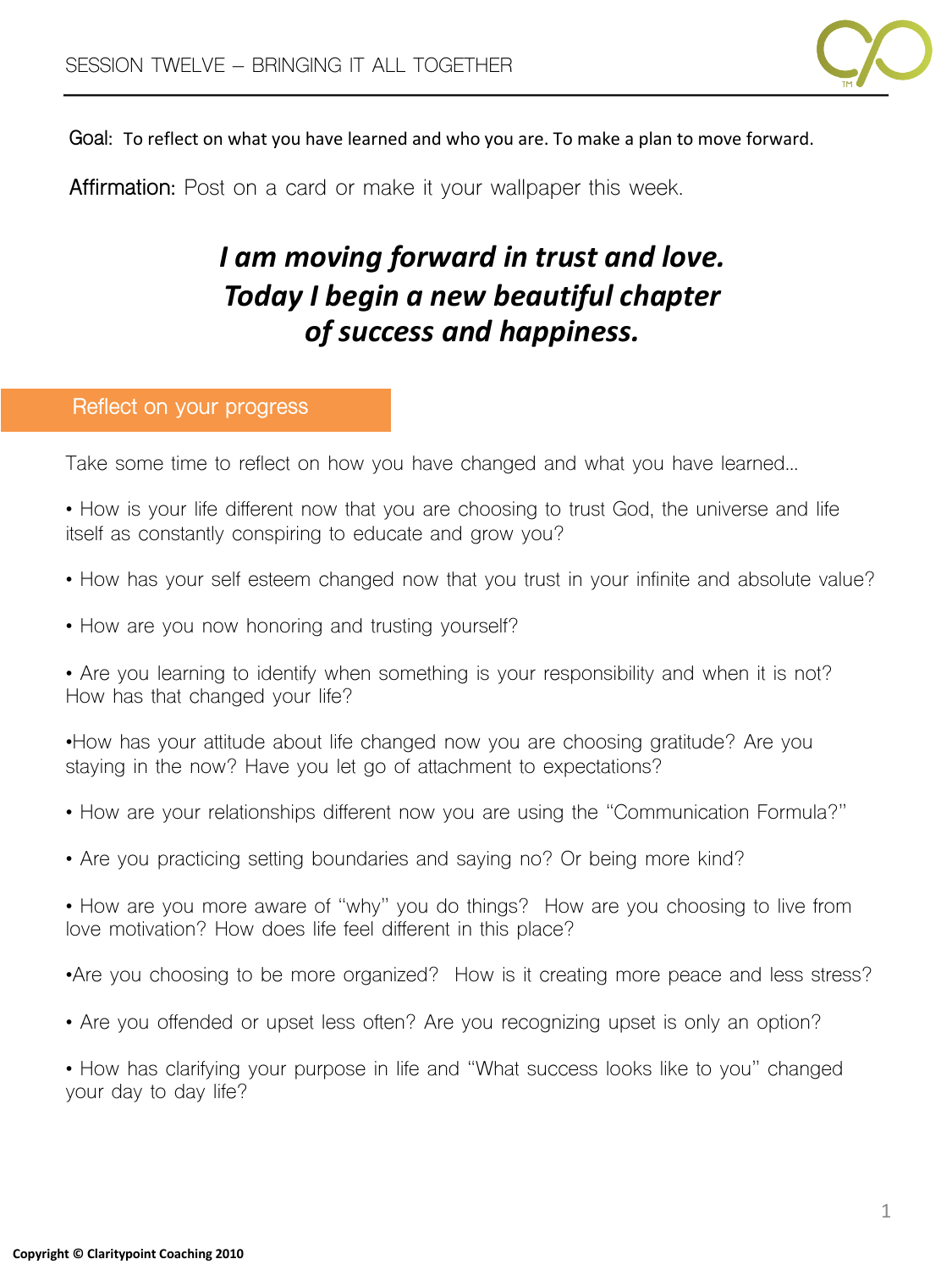

## **Keep moving forward**

During the course of the Claritypoint process we have discussed change on a very personal level. We have done exercises that have helped you to gain some clarity about who you are and who you want to become. We have taught you simple formulas to help you monitor your thinking and behavior. You have gained insights and developed new habits to help in moving forward in a positive direction.

Moving forward from this experience, you will no doubt feel the drag of past habits. We have given you tools to recognize when this is happening and to help you move into clarity in each situation.

We encourage you to use these tools and formulas moving forward. It takes consistent practice and continued awareness to keep the new habits and skills you have learned.

The challenge becomes being fully present in the heat of each moment. When you are engaged in "combat" it is too late to practice what you have learned. The time to practice is now – so when you need to rely on a skill it is well rehearsed and comfortable to use.

Long term change requires dedicated practice. If you would like the breakthroughs you have experienced to become lasting traits they must be reinforced with consistent practice.

Here are a few suggestions for you to reinforce and practice what you have learned:

Prayer - Through this coaching process you have learned to trust God, the universe and the process of life. Put this further into practice by engaging in daily prayer and any other spiritual practice of yours that brings you closer to God and trusting him.

Meditation and Journaling - Meditation is a powerful tool to reinforce what you have learned. There are many ways to do it and you may need to try a few to find the right practice for you. The more you practice quieting the mind, the more control over your thoughts you will have.

Add Journaling to your meditation to have a greater impact. Journaling is a great tool in self-discovery. It gives you a chance to record your thoughts, thus enabling you to review them. It also gives you an opportunity to explore ideas and concepts and make some decisions about them, all in a space and time that is not threatening or judgmental.

As you won't be communicating with your coach each week, set aside time to journal what you have learned, what experiences have you encountered where you were able to practice your new skills, and what were your wins this week. It is also good to reflect on areas where you maybe need to practice a bit more and where things challenged you this week.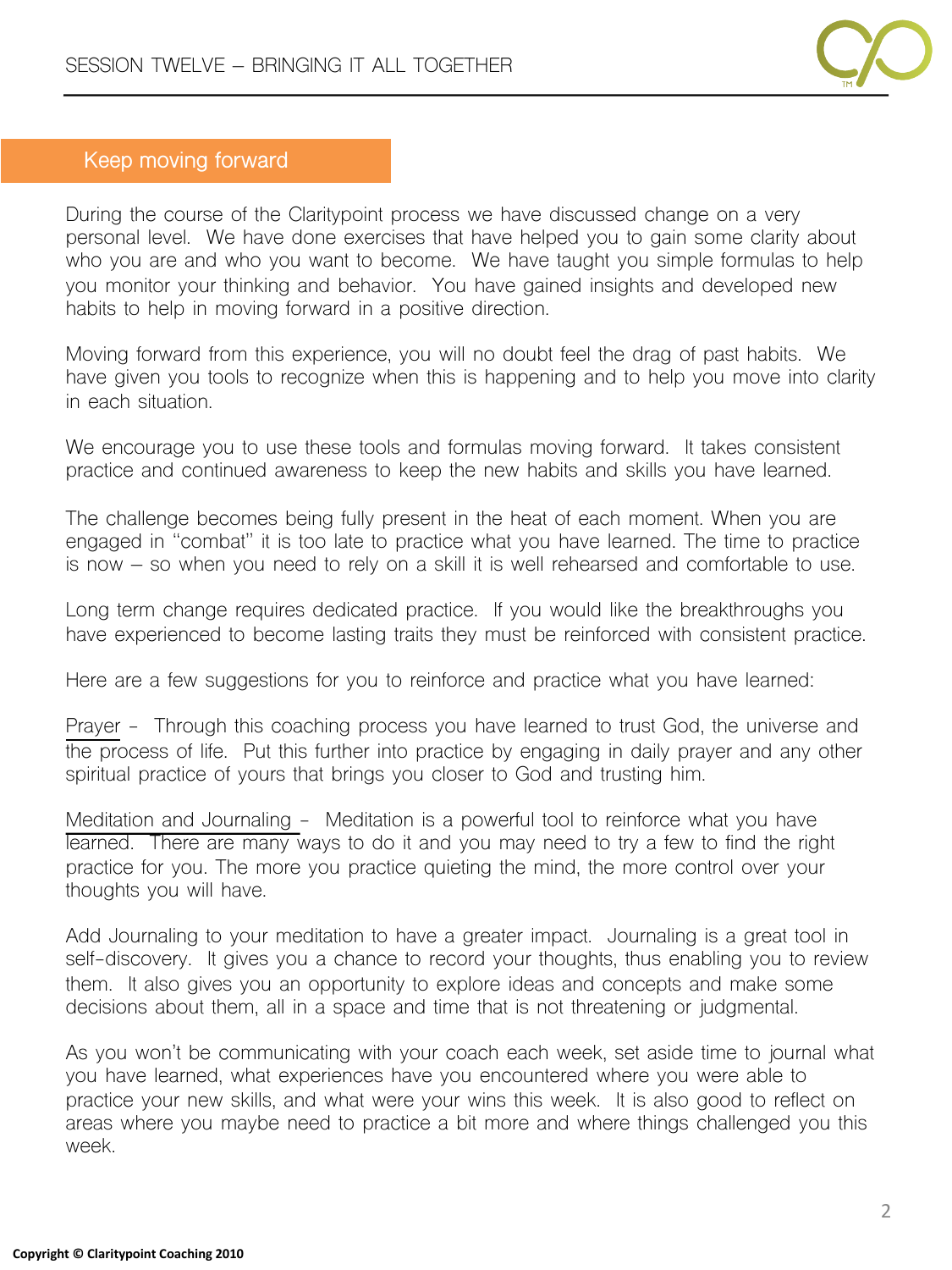

Re-read Reading Assignments - Go back through the reading assignments and find the ones that really speak to you. Re-read one each week until you go through all of them again.

Different phrases may be more significant to you this time than the first time through. Take time to contemplate the messages and how they relate to you now. Highlight phrases that speak to you or resonate with you.

Read Coach Kim's Book Choosing Clarity: The Path to Fearlessness – you can get it on Amazon's

Review the Tools - Each tool box in the coaching materials is designed to teach you a skill and give you a tool to use over and over again throughout your life. Go back and review the tools often. You will have new scenarios to apply to them with each new experience in your life. Reviewing the tools will keep them fresh in your mind so when a situation comes up you will remember how to use them.

Read your final "Who I Am Becoming" Document - Your new reading assignment is your "Who I Am Becoming" document. Now that you have fine tuned it, read it every day (even three times a day) so it can be a support to you as you continue in your process of becoming the highest best you. Clients who do this experience huge changes in their lives and their process of becoming is accelerated.

Keep in Touch with your Coach - We as coaches love to hear from our clients. Please plan to be in touch with us every 3-6 months (or more) to share what is happening in your life and how you are progressing.

Review the Practicum - It is a good idea to go back through the coaching practicum and review it again on your own. Review and complete all the exercises again seeking new enlightenment. Many of our clients continue to do this again and again.

Re-do the Assessment - Your Personal Assessment Report is a useful tool in your process of becoming. Be aware that you might be successfully over-riding your programming, but it still might show up the same in your report. Don't let that discourage you. You are doing great to consciously choose something different. You may also flipflop and be out on the other side, this is normal on your way to balance.

Re-Engage in Coaching - Some people find it helpful to engage in coaching again from time to time, even just once a year to address new issues, and strengthen the new "you" that has been emerging.

Join a Support Group - Find out if there is a Claritypoint Support group in your area or online that you could participate it. Ask you coach if he or she has one.